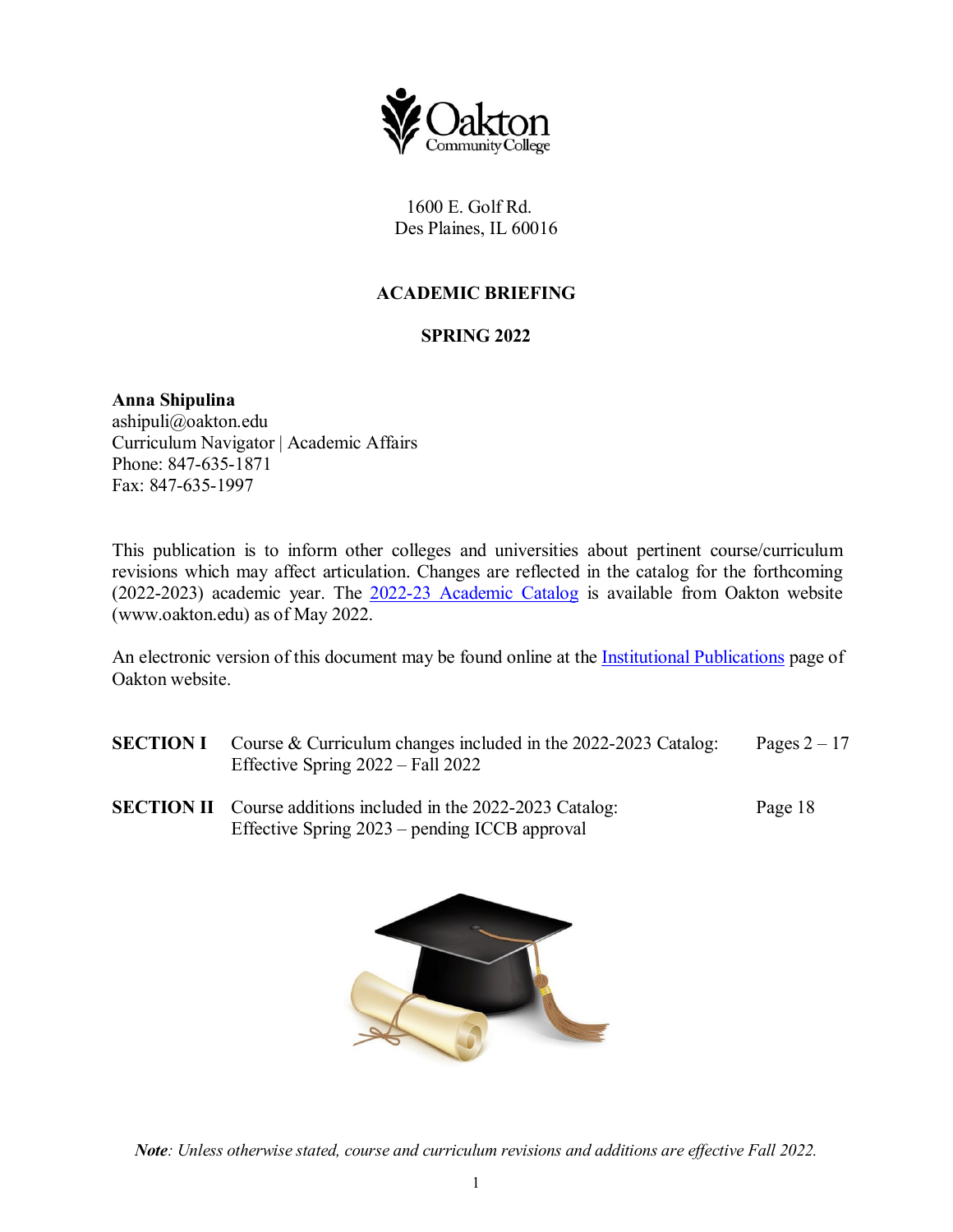### **SECTION I**

### **COURSE & CURRICULUM CHANGES INCLUDED IN 2022-2023 CATALOG: Effective Spring 2022 – Fall 2022**

### **AUTOMOTIVE TECHNOLOGY**

#### *Curriculum additions*

Add 12-credit hour Automotive Heating and Air Conditioning Certificate (#0009)

Add 12-credit hour Automotive Transmission and Powertrain Certificate (#0011)

Add 16-credit hour Automotive under Car Certificate (#0012)

Add 12-credit hour Automotive Engines Certificate (#0020)

Add 16-credit hour Automotive Engine Performance and Emissions Certificate (#0022)

Add 12-credit hour Automotive Electrical Systems Certificate (#0029)

#### *Curriculum revision*

**Automotive Technology A.A.S. (#0031)** Change degree requirements. Decrease total semester credit hours to 66.

### **BIOLOGY**

*Course revision (effective Spring 2022)*

### **BIO 251 Microbiology**

Change prerequisite to: BIO 121 (preferred) with a minimum grade of C or BIO 231 or BIO 233 with a minimum grade of C within the past 5 years.

#### **BUSINESS AND PROFESSIONAL SERVICES**

#### *Course revision*

#### **BUS 107 Business Ethics**

Change course title to: **Applied Business Ethics**

Course investigates and applies the ethical concerns that arise in the conduct of business. Topics include corporate social responsibility, the rights of corporations, employees and consumers.

#### *Curriculum revision*

### **Customer Service Certificate (#0251)**

Change degree requirements. Increase total semester credit hours to 13.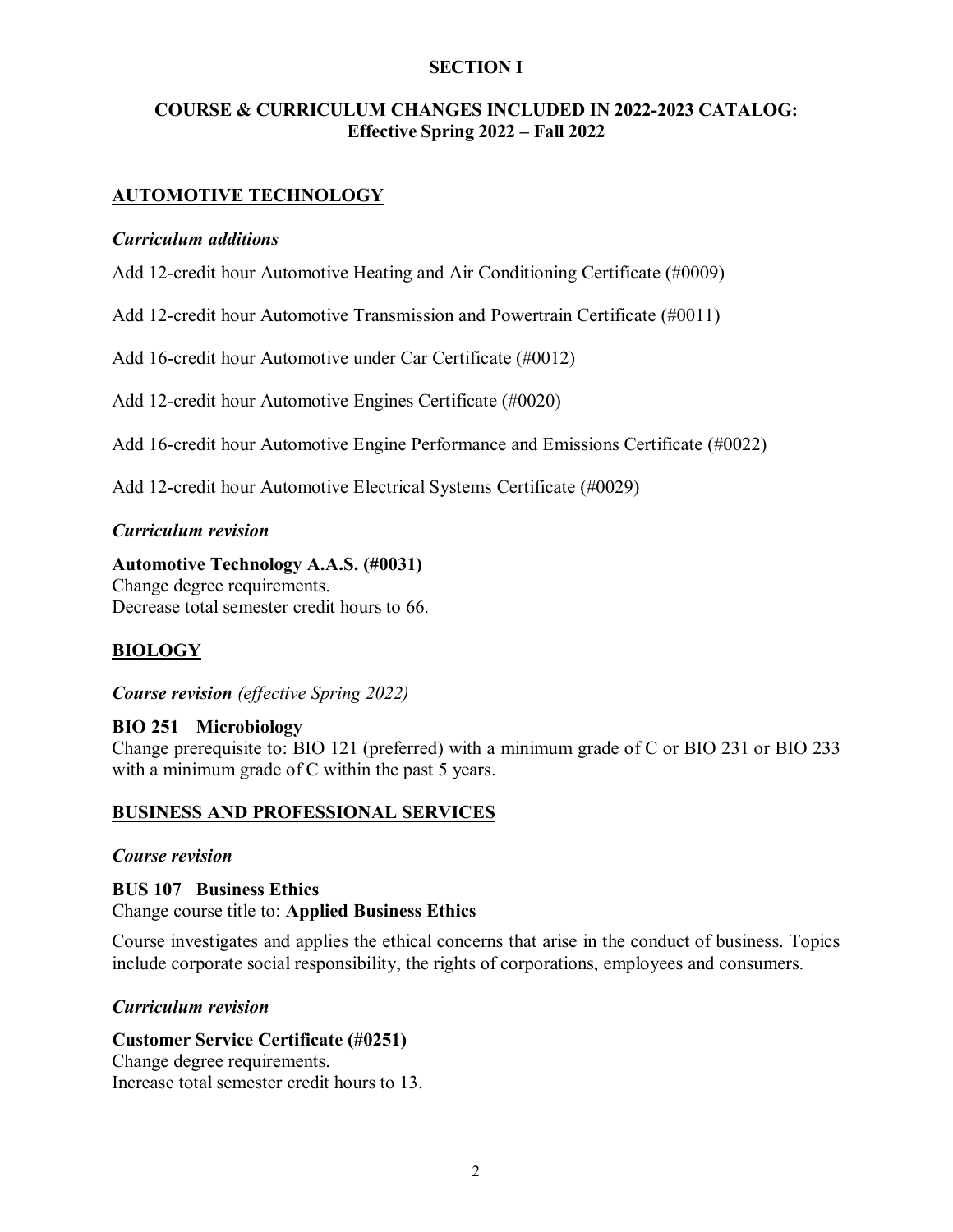# **COMPUTER INFORMATION SYSTEMS**

### *Course revision*

### **CIS 206 Software Cybersecurity**

Change course description.

An introductory course of computer security principles and practices with applications to databases and software systems. An emphasis is placed on securing database authentication and authorization processes; and, securing systems through responsible software development and scripting techniques. Credit toward graduation cannot be received for both CIS 206 and CSC 206.

## **COMPUTER INTEGRATED MANUFACTURING**

*Please note an updated discipline title. Was: Manufacturing Technology.* 

### *Course additions*

### **MFG 101 Occupational Safety (2:2:1)**

Course provides an overview of safe practices and work-related hazards with a focus on the Occupational Safety and Health Administration (OSHA) safety guidelines. The main content covers general workplace safety, hazardous materials including the Safety Data Sheet (SDS), Lock-Out/Tag-Out (LOTO) procedures, fire and electrical safety, Personal Protective Equipment (PPE), and safe industrial equipment operation.

### **MFG 170 Automation Equipment Maintenance (3:2:3)**

Introductory course based on a program established by Supply Chain Automation (SCA) for an automation equipment maintenance technician. The main content is related to operation and maintenance of automation equipment and is delivered mostly through online interactive modules and virtual simulators developed by Amatrol. Students will learn the fundamentals of occupational safety, precision measurement, maintenance of mechanical drive systems, and basic concepts of electricity and fluid power. **Recommended**: MFG 101, MFG 112, and MFG 135.

### **MFG 230 Automation Equipment Repair (4:2:5)**

Intermediate course based on a program established by Supply Chain Automation (SCA) for an automation equipment repair technician. The main content revolves around installing, modifying, and repairing automation equipment and is delivered mostly through online interactive modules and virtual simulators developed by Amatrol. Students will learn about reading technical drawings, basic concepts of industrial panel wiring, electric motors, and troubleshooting and repairing industrial hydraulics and pneumatics. **Recommended**: MFG 102, MFG 135, and MFG 225.

### **MFG 270 Automation Equipment Controls (4:2:5)**

Advanced course based on a program established by Supply Chain Automation (SCA) for an automation equipment controls technician. The main content includes installing, programming, and troubleshooting of automation controllers and is delivered mostly through online interactive modules and virtual simulators developed by Amatrol. Students will learn the fundamental concepts of wiring, programming, and troubleshooting of Programmable Logic Controller (PLC), Variable Frequency Drive (VFD), and Human Machine Interface (HMI) devices. **Recommended**: MFG 225, MFG 240, and MFG 245.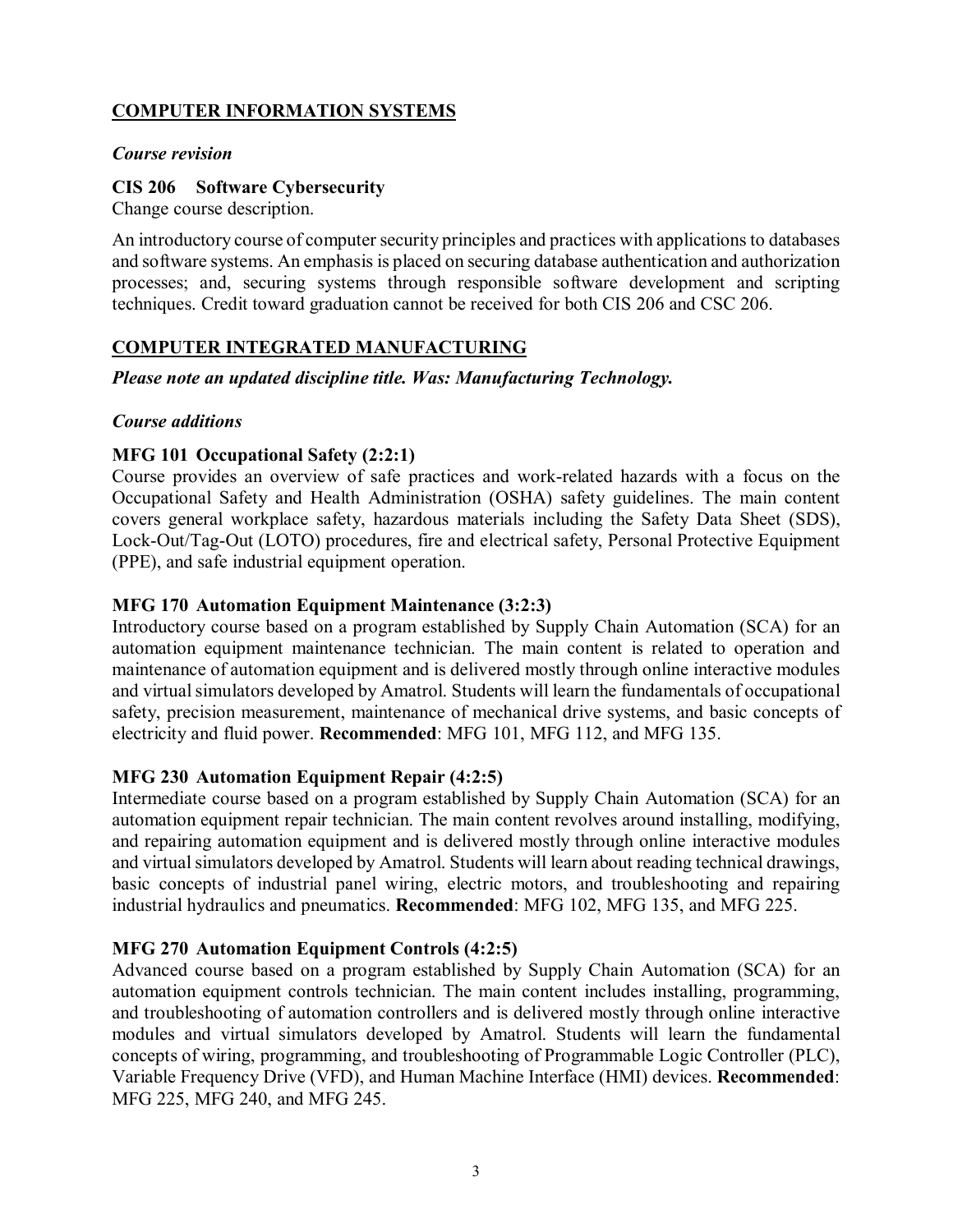### *Course revisions*

### **MFG 102 Industrial Drafting and Design**

Change course description.

Course provides a comprehensive overview of industrial drafting and design. It covers major components of technical drawing including geometry, dimensions, and annotations to create part/assembly per specifications. Additional topics include detail and assembly drawings, metric versus standard projections and dimensioning, and advanced drawing views. The course concludes with an overview of Geometric Dimensioning and Tolerancing (GD&T). Introduction to 3D Computer Aided Design (CAD) software is integrated throughout the course.

### **MFG 110 Introduction to Machining**

Change course description.

Intended for students with no experience in precision metalworking, the course starts with industrial safety and OSHA policies. The main content examines principles and operations of a drill press, a lathe, and a mill. Students will learn about common machining operations along with related tooling and fixtures. Additional topics include an overview of precision measurements and basic technical math including speeds and feeds calculations. The course concludes with an introduction to Computer Numerical Control (CNC).

### **MFG 111 Introduction to Computer Integrated Manufacturing (CIM)**

Change course description; change credit: lecture: lab ratio to **3:3:1** 

Directed towards new students interested in careers in Manufacturing and CNC, the course introduces students to Computer Integrated Manufacturing (CIM). The main content introduces advanced manufacturing, industrial safety, print reading, ferrous and non-ferrous materials, precision measurements, fundamentals of CNC, and welding. Additional topics include an overview of fluid power principles, automation fundamentals, robotics and vision systems, and basics of logic controllers (PLC).

### **MFG 112 Automated Storage and Distribution**

#### Change course title to: **Introduction to Automation**

Change course description; change credit: lecture: lab ratio to **3:3:1** 

Directed towards new students interested in careers in Mechatronics and Automation, the course provides students with a broad exploration of systems used in production automation. The main content provides an overview of automation concepts, fluid power, basic electricity, barcode and RFID product tracking, sensors and vision systems, and electric motors. The course concludes with an introduction to industrial robotics and programmable logic/automation controllers used to control advanced manufacturing equipment.

### **MFG 120 Introduction to Welding**

Change course description; change credit: lecture: lab ratio to **3:2:3** Add recommendation.

Course covers fundamental skills, including oxy-fuel (OFW), manual metal arc (stick), gas metal arc (MIG), and gas tungsten arc (TIG) welding. It starts with safety procedures required to set up and shut down welding equipment for various processes. The main content includes hands-on welding assignments with different welding systems using various thickness materials. The course follows American Welding Society industrial standards and prepares students for taking the AWS welding certification test. **Recommended**: MFG 102 and MFG 111.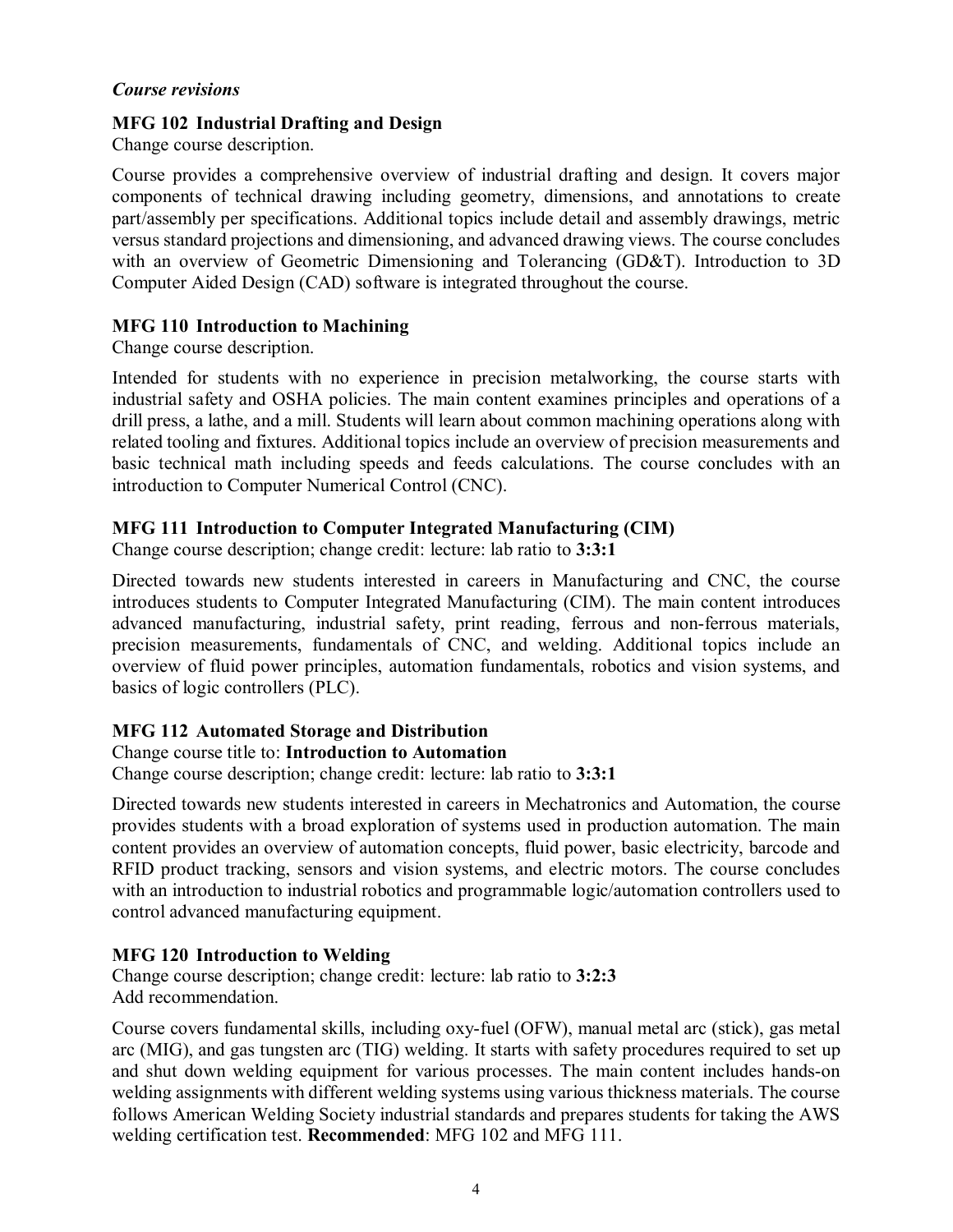### **MFG 125 Advanced Welding**

Change course description and recommendation; change credit: lecture: lab ratio to **3:2:3**

Course teaches advanced electric arc welding techniques including American Welding Society (AWS) safety requirements related to welding. Students will learn about different welding methods such as Shielded Metal Arc Welding (SMAW), Gas Metal Arc Welding (GMAW), Flux Core Arc Welding (FCAW), and Gas Tungsten Arc Welding (GTAW). Hands-on welding experience is integrated throughout the course. The course follows AWS industrial standards and prepares students for taking the AWS welding certification test. **Recommended**: MFG 120 or previous welding experience.

### **MFG 135 Hydraulics, Pneumatics, and Controls**

Change course title to: **Fluid Power and Controls** Change course description; change credit: lecture: lab ratio to **4:2:5** Add recommendation.

Course teaches the principles of industrial hydraulics and pneumatics, emphasizing the concepts of fluid pressure, flow rate, and controls. The main content includes power units, hydraulic pumps, pneumatic compressors, linear and rotary actuators, and control valves. Additional topics cover fluid power circuit design, system maintenance, and basic troubleshooting. Hands-on lab assignments with equipment setup and operation are integrated throughout the course to better illustrate fluid power principles. **Recommended**: MFG 111 or MFG 112.

### **MFG 140 Introduction to Robotics and Vision Systems**

Change course code to **MFG 210**

Change course title to: **Industrial Robotics and Automation**

Change course description; change credit: lecture: lab ratio to **4:3:3** Add recommendation.

Course provides a comprehensive overview of industrial robotics and automation. The main topics cover robotics theory and operation, its role in automation, and developing algorithms to control robotic systems. Additional content includes an overview of robot classifications, various end effectors, and peripheral devices. Hands-on lab assignments utilizing RobotStudio programming & simulation software along with ABB IRB-2400L robotic systems are integrated throughout the course to illustrate programming, setup, and operation of industrial robots. **Recommended**: MFG 112.

# **MFG 141 CNC Machine Operation – NIMS Test Preparation**

Change course title to: **CNC Machine Operation – NIMS**

Change course description and recommendation.

Course provides an introduction and hands-on training for Computer Numerical Control (CNC) machine operation. The main topics include tool identification, machining processes, machine and fixture setup, and CNC lathe and mill operation. Additional topics cover print reading, basic GD&T, precision measurement and gauging, and statistical process control. Instructional and hands-on training is provided to prepare students to take the National Institute for Metalworking Skills (NIMS) certification test for the CNC Operator. **Recommended**: MFG 102 and MFG 110.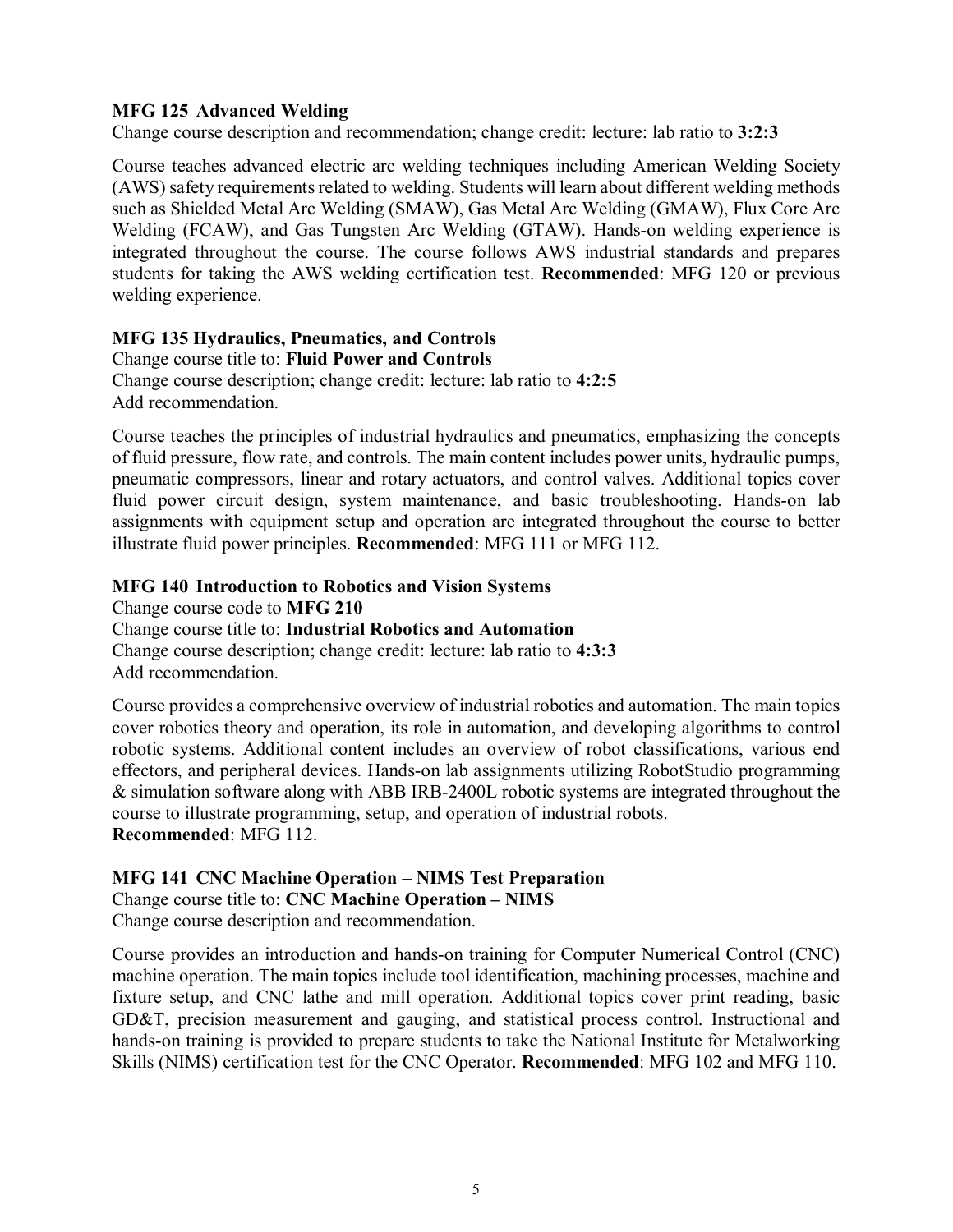### **MFG 142 CNC Setup and Operation**

Change course description; change credit: lecture: lab ratio to **2:1:3** Add recommendation.

Course provides hands-on training in setup and operation of Computer Numerical Control (CNC) machines. Instruction will be given for both the CNC mill (vertical machining center) and the CNC lathe (turning center). Students will learn how to set up CNC mills and lathes with required tooling, part holders, and fixtures. They will also learn how to read and interpret CNC programs and use the controller panel to safely operate CNC machines. **Recommended**: MFG 102 and MFG 110.

#### **MFG 144 Introduction to CNC Programming**

Change course description and add recommendation.

Course provides hands-on training in G-code programming of Computer Numerical Control (CNC) machines including CNC mill (vertical machining center) and CNC lathe (turning center). The main content includes reading, interpreting, and manually creating CNC programs. Students will also learn to load programs, safely operate CNC machines, use inspection equipment correctly, and troubleshoot production problems. Programs are developed, written, simulated, run, and troubleshooted on actual CNC machines. **Recommended**: MFG 102 and MFG 110.

### **MFG 145 Advanced CNC Programming**

Change course description and prerequisite.

Course follows MFG 144 to teach planning and programming of Computer Numerical Control (CNC) machines in greater depth. The course emphasizes cutting-edge techniques of CNC control and advanced programming including canned cycles, cutter compensation, macro programming, and subroutines. Hands-on experience with testing and troubleshooting developed programs utilizing controller simulators and CNC machine centers are an integral part of the class. **Prerequisite**: MFG 144 or consent of instructor.

# **MFG 165 Mastercam Computer Aided Manufacturing**

Change course title to: **Mastercam (CAM)**

Change course description and recommendation; change credit: lecture: lab ratio to **4:2:4**

Course provides an introduction to MASTERCAM Computer-Aided Manufacturing (CAM) software. Students will learn to design part geometry followed by the creation of two- and threedimensional (2D/3D) tool paths used to machine parts utilizing various controllers. Tool paths created in Mastercam software can be automatically translated to generate machine "G" code utilizing a post processor and communicated with Computer Numerical Control (CNC) machines. Graphic simulation is used to prove-out results. **Recommended**: MFG 144 or basic CNC experience.

#### **MFG 166 Mastercam Computer Aided Manufacturing II**

Change course title to: **Advanced Mastercam**

Change course description.

Course continues to build on the foundation accomplished in MFG 165. The course focus is on creating three-dimensional (3D) wire frame models, surface modeling, and solids using advanced commands in the Mastercam software. Students will learn to create special automatic tool path cycles, routines using a post-processor translator, and to perform a graphic simulation of complex CNC machining that requires the construction of a simultaneous, five-axis tool path.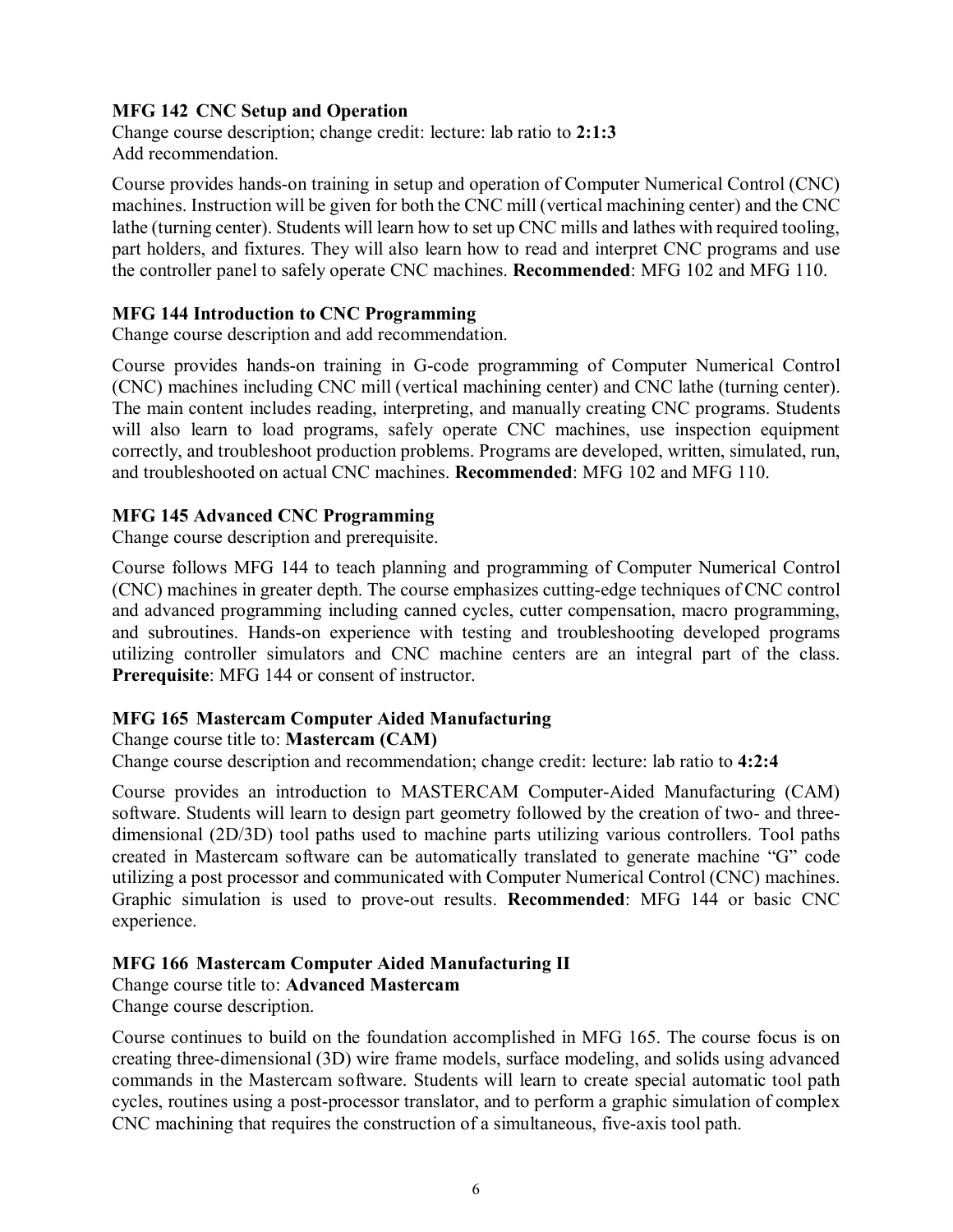#### **MFG 220 Automation Vision Systems**

Change course description and recommendation; change credit: lecture: lab ratio to **3:2:3**

Course covers various sensors and modern machine vision used in industrial automation. Using sensors and machine vision, students will design and set up systems used for a variety of applications including measurement and gauging, presence/absence sensing, identification, and machine vision guidance. Hands-on lab assignments, including sensors and vision systems integration with programmable controllers are built in throughout the course to better illustrate machine vision applications in equipment automation. **Recommended**: MFG 112.

#### **MFG 225 Motors and Controls**

Change course description and recommendation; change credit: lecture: lab ratio to **3:2:3**

Course delivers theoretical and practical applications of electrical motors along with control circuits and electrical safety. The main content covers various Direct Current (DC) and Alternating Current (AC) motors. Students will learn about different type of motors and controls including step motors, servo motors, and variable frequency drives (VFD). Lab assignments associated with diverse motor applications in the automated industry are integrated throughout the course. **Recommended**: MFG 112.

#### **MFG 240 Programmable Logic Controllers (PLC)**

Change course description and recommendation

Based on Allen-Bradley, the course teaches the basic concepts of Programmable Logic Controllers (PLC). It starts with basic terminology, common input and output devices, and an overview of various PLC controllers. Students will learn how to address PLC Inputs and Outputs (I/O) and program sequences of events to control electrical motors, pneumatic actuators, and lights. Handson Ladder Logic programming and troubleshooting utilizing Allen-Bradley based PLC trainers is integrated throughout the course. **Recommended**: MFG 112.

#### **MFG 245 Programmable Automation Controllers (PAC)**

Change course description; change credit: lecture: lab ratio to **4:2:4**

Intermediate course offers a practical study of Programmable Automation Controllers (PAC). It starts with a tag addressing scheme and a project structure including tasks, programs, and routines. Students will learn how to develop and program automation projects utilizing Ladder Diagram (LD), Function Block Diagram (FBD), and Sequential Function Chart (SFC) languages. Practical applications of programming and troubleshooting skills utilizing Allen-Bradley based trainers are integrated throughout the course.

### **MFG 250 Advanced Automation Applications (PLC/PAC/HMI)**

Change course title to: **Advanced Automation Controllers**

Change course description and prerequisite.

Advanced topics of programmable controllers used to manage several output devices based on the input of various sensors, including analog devices, are covered in the course. Students will learn to program, edit, download, and run a sequence of events utilizing Allen-Bradley based trainers. In addition, FactoryTalk View Studio software is used to develop screen layouts for Human Machine Interface (HMI) devices. Extensive troubleshooting of automation systems is integrated in the course. **Prerequisite**: MFG 245 or consent of instructor.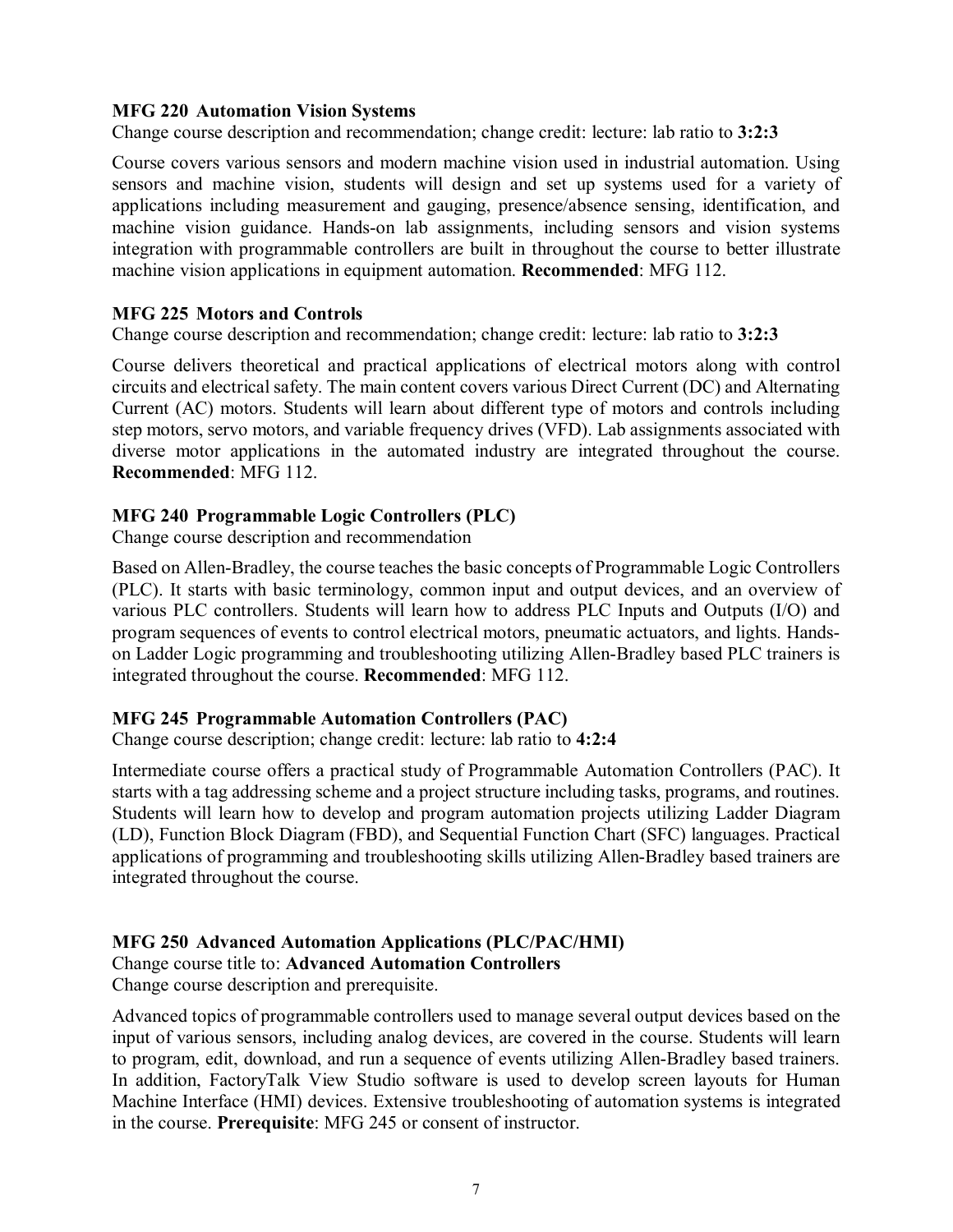### **MFG 290 Topics in Computer Numerical Control**

### Change course title to: **Topics in CNC and Manufacturing**

Change course description.

Course explores a variety of current topics related to Computer Numerical Control (CNC) and Computer Integrated Manufacturing (CIM). Possible contents include new software or software updates, new technologies, or new high-tech advances in the field of advanced machining and manufacturing. The course can be repeated up to three times using different topics. Fee Varies. Prerequisite may vary by topic.

#### **MFG 292 Topics in Manufacturing**

#### Change course title to: **Topics and Mechatronics and Automation** Change course description.

Course explores a variety of current topics related to Mechatronics and Industrial Automation. Possible contents include new software or software updates, new technologies, or new high-tech advances in the field of fluid power, industrial robotics, automation vision, and programmable controllers (PLC/PAC). The course can be repeated up to three times using different topics. Fee Varies. Prerequisite may vary by topic.

### *Curricula revisions*

### **Manufacturing Technology A.A.S. (#0274)**

Change degree title to: **Advanced Manufacturing A.A.S.** Change degree requirements. Total semester credit hours remain the same.

### **Manufacturing Technology Certificate (#0271)**

Change certificate title to: **Advanced Manufacturing Certificate** Change certificate requirements. Increase total semester credit hours to 37.

#### **Advanced CNC Machinist Certificate (#0258)**

Change certificate title to: **Advanced CNC Certificate** Change certificate requirements. Increase total semester credit hours to 32.

### **CNC/CAM Programming Certificate (#0277)**

Change certificate requirements. Increase total semester credit hours to 21.

### **CNC Operations and Programming Preparation Certificate (#0279)**

Change certificate title to: **Computer Numerical Control (CNC) Certificate** Change certificate requirements. Increase total semester credit hours to 14.

#### **Welding Certificate (#0250)**

Change certificate title to: **Welding Technician Certificate** Change certificate requirements. Increase total semester credit hours to 14.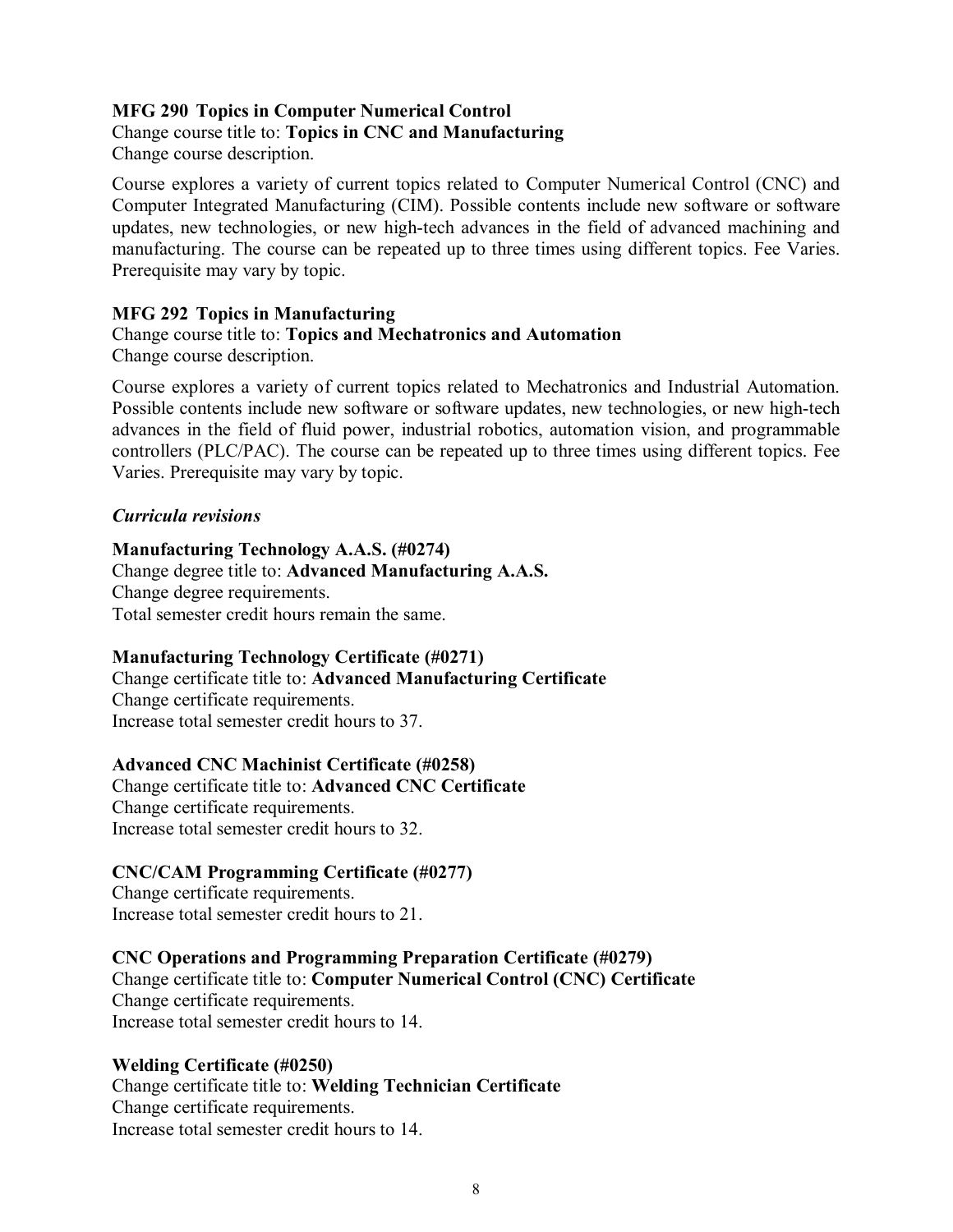### **Production Technician Certificate (#0244)**

Change certificate requirements. Increase total semester credit hours to 11.

### **Mechatronics Technology A.A.S. (#0253)**

Change degree title to: **Advanced Mechatronics A.A.S.** Change degree requirements. Increase total semester credit hours to 61.

#### **Mechatronics Technology Certificate (#0254)**

Change certificate title to: **Advanced Mechatronics Certificate** Change certificate requirements. Increase total semester credit hours to 40.

### **Programmable Controllers (PLC/PAC) Technician Certificate (#0248)**

Change certificate title to: **Automation Programming Certificate** Change certificate requirements. Increase total semester credit hours to 22.

### **Supply Chain Automation A.A.S. (#0290)**

Change degree requirements. Total semester credit hours remain the same.

### **Automation and Controls Certificate (#0276)**

Change certificate title to: **TMA Advanced Automation Certificate** Change certificate requirements. Increase total semester credit hours to 28.

### **Mechatronics Supply Chain Technician Certificate (#0264)**

Change certificate title to: **Automation Technician Certificate** Change certificate requirements. Increase total semester credit hours to 15.

### **COMPUTER NETWORKING AND SYSTEMS**

#### *Course additions*

#### **CNS 104 IT Support Fundamentals 2 (3:1:4)**

This course is part two in a series of two courses that provides the skills and knowledge necessary to earn Google IT Support Professional certificate. This course prepares students for entry-level IT support jobs. Course includes system administration and security. Students must complete both CNS 103 and CNS 104 to earn the Google IT Support Professional certificate. **Prerequisite**: CNS 103.

#### **CNS 245 Automation of Network Operations (3:3:1)**

Course provides the knowledge needed to manipulate networks using software. Students learn, apply, and practice infrastructure automation knowledge and skills through a series of in-depth hands-on experiences. Students also learn how to securely use APIs to automate network operations. **Prerequisite**: CNS 141, CNS 142, and CSC 157 with a minimum grade of C in each course or consent of the program chair.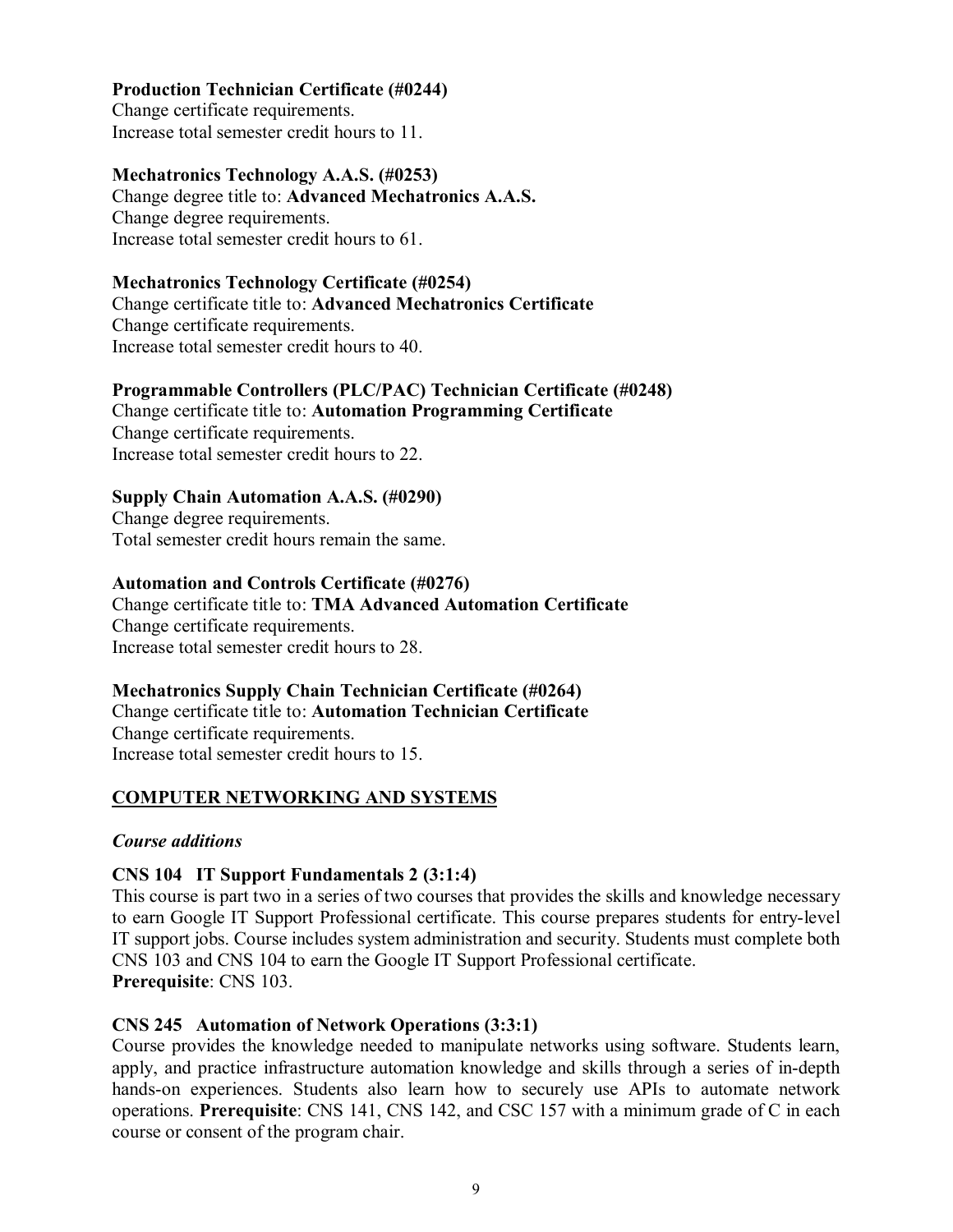### *Course revisions*

#### **CNS 103 IT Support Fundamentals** Change course title to: **IT Support Fundamentals 1**

Change course description; change credit: lecture: lab ratio to **3:1:4**

This course is part one in a series of two courses that provides the skills and knowledge necessary to earn Google IT Support Professional certificate. This course prepares students for entry-level IT support jobs. Course includes troubleshooting and customer service, networking, and operating systems. Students must complete both CNS 103 and CNS 104 to earn the Google IT Support Professional certificate.

### *Curriculum revisions*

#### **Network Security Administration A.A.S. (#0148)**

Change degree requirements. Total semester credit hours remain the same.

### **Network Security Administrator Certificate (#0152)**

Change certificate requirements. Decrease total semester credit hours to 25.

### **Cisco Certified Network Associate (CCNA) Certificate (#0170)**

Change certificate requirements. Decrease total semester credit hours to 13.

### **COMPUTER SCIENCE**

*Course addition (effective Spring 2022)*

### **CSC 174 Python Programming for Engineers (1:1:0) Fee: \$25**

Course introduces Python programming language. Content focus is on solving numerically intensive applications present in scientific and engineering fields. Numerical algorithms implemented using intermediate programming tools and elementary data structures. **Prerequisite:** CSC 170 or concurrent enrollment in CSC 170.

*Course revisions (effective Spring 2022)*

### **CSC 170 Introduction to Numerical Methods**

Change prerequisite to: MAT 250 or higher and concurrent enrollment in any of CSC 171, CSC 172, CSC 173 or CSC 174.

### **CSC 171 C++ Programming for Engineers**

Change course description.

Course introduces  $C^{++}$  programming language. Content focus is on solving numerically intensive applications present in scientific and engineering fields. Numerical algorithms implemented using object-oriented programming tools and elementary data structures.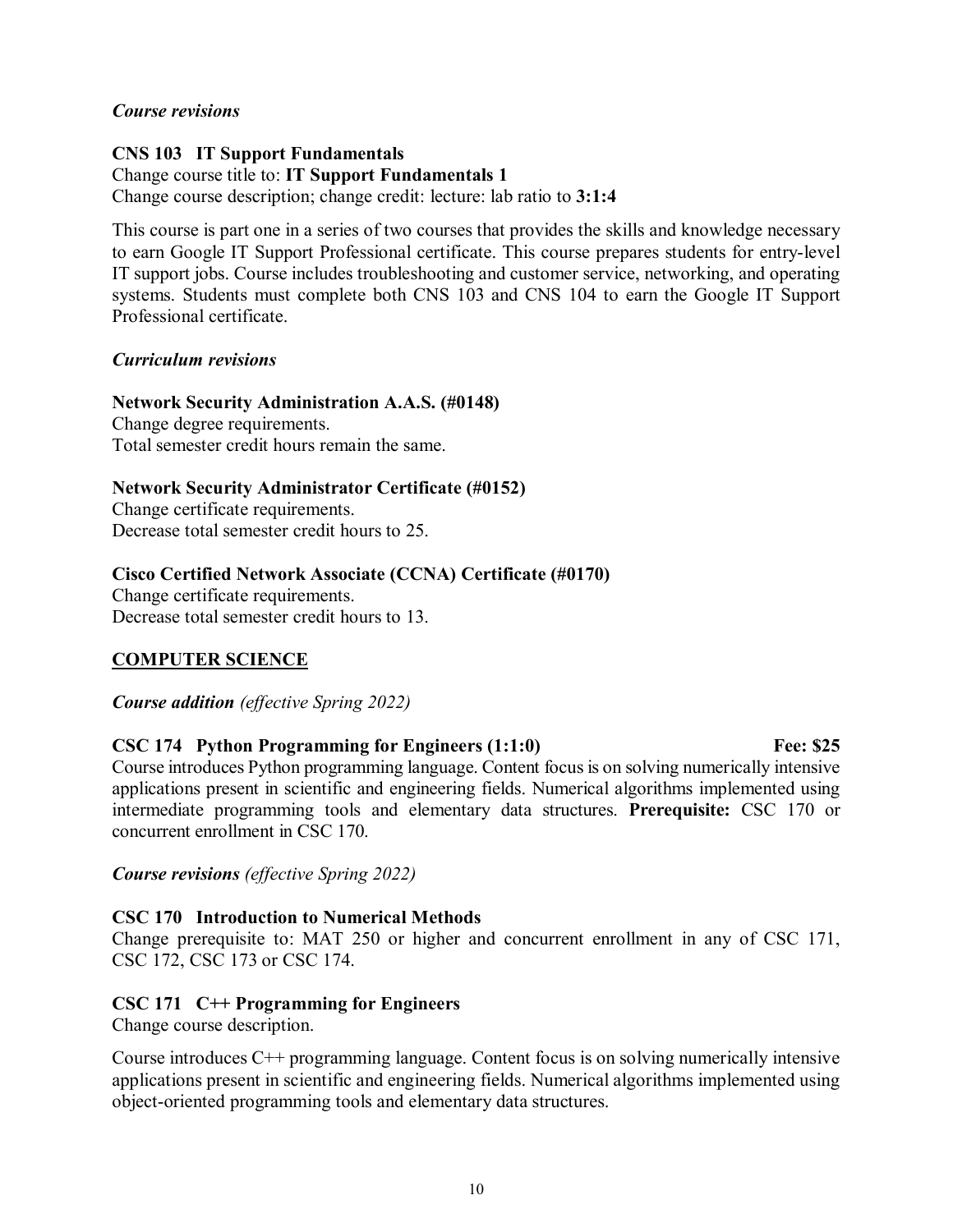### **CSC 172 FORTRAN Programming for Engineers**

Change course description.

Course introduces FORTRAN programming language. Content focus is on solving numerically intensive applications present in scientific and engineering fields. Numerical algorithms implemented using intermediate programming tools and elementary data structures.

*Course revisions (effective Fall 2022)*

### **CSC 156 Java Computer Science I**

Change course description and prerequisite.

A first course in computer programming from basic through intermediate levels. Introduces a disciplined approach to problem-solving and algorithm development using the Java programming language for applications from business and computer science. Abstract data types and objectoriented methods enhance study of elementary data structures. Covers: selection, repetition, and sequence control structures; program design, testing, and documentation using good programming style; block-structured high-level programming language; and arrays, records, and files. **Prerequisite**: MAT 095 (formerly MAT 110) or any higher MAT course with a minimum grade of C, or appropriate score on the Mathematics Placement Test.

### **CSC 241 Java Data Structures**

Change course description.

A second course in computer programming that provides a survey of data structures. Content covers: utilization of object-oriented programming design techniques to implement large-scale problems; lists, trees, tables, queues, stacks, graphs and other classes using the Java language; elementary methods of program verification and complexity analysis applied to algorithms that manipulate dynamic and static data structures; text processing; dynamic concepts related to memory, scope and block structures; sorting and searching algorithms; abstract data types; recursion.

#### **CSC 206 Software Cybersecurity**

Change course description.

An introductory course of computer security principles and practices with applications to databases and software systems. An emphasis is placed on securing database authentication and authorization processes; and, securing systems through responsible software development and scripting techniques. Credit toward graduation cannot be received for both CIS 206 and CSC 206.

### **EARTH SCIENCE**

#### *Course addition*

#### **EAS 110 Climate Change and Variability (3:3:0)**

Course introduces students to basic principles and knowledge to explain climate change. Students will learn about natural and anthropogenic causes of climate change, the interactions between earth-atmosphere-ocean systems, climate feedback mechanisms, and impacts of climate change on human activity. Students will have the opportunity to use both cognitive and quantitative skills to gain an understanding of how the base of scientific knowledge is developed and applied. Students will analyze data to draw conclusions regarding various observed phenomena and limitations of numerical models. *IAI General Education: P1 905.*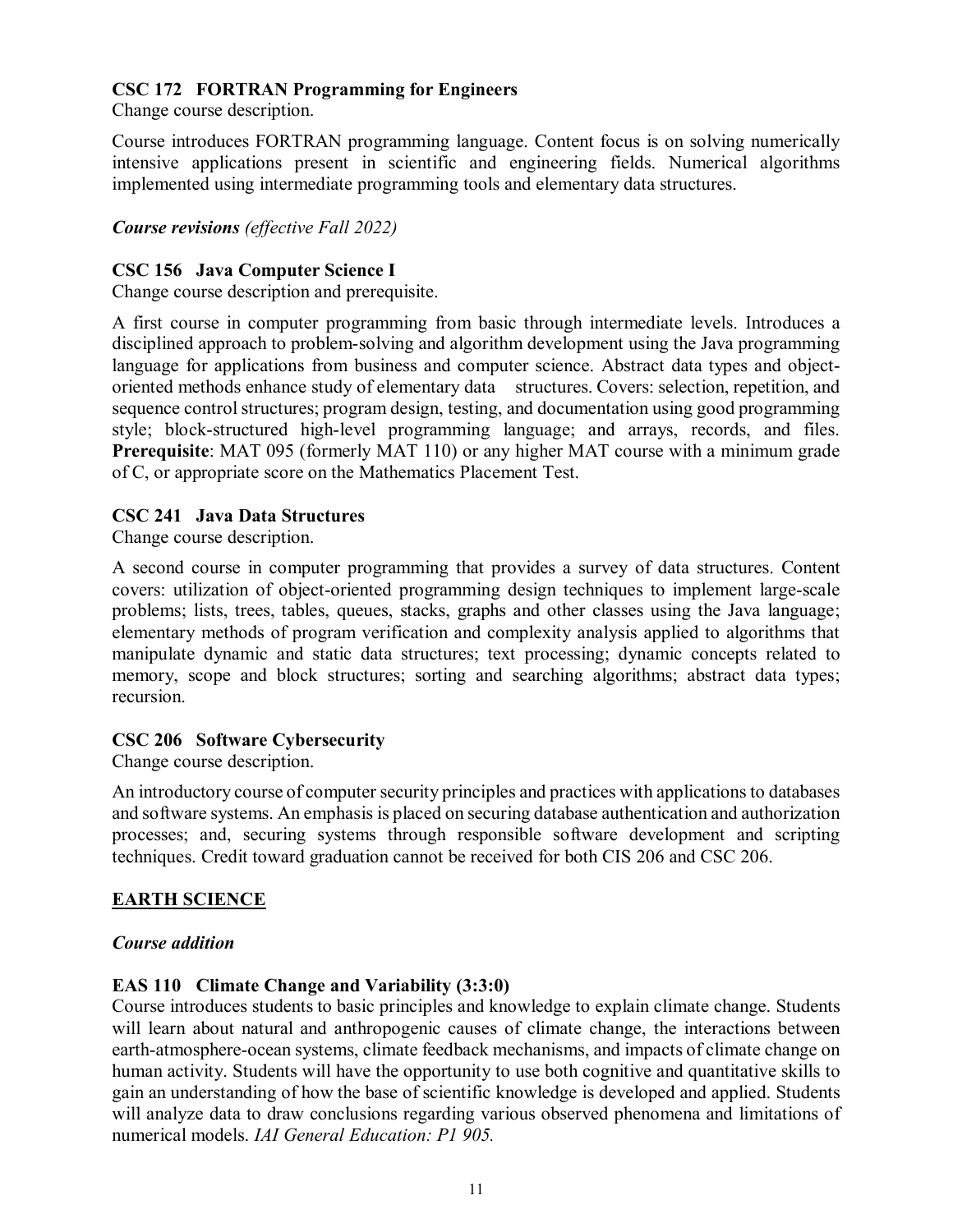## **ENGLISH**

#### *Course addition*

### **EGL 137 Introduction to Asian American Literature (3:3:0)**

Course introduces fiction, non-fiction, poetry, and drama by Asian American writers, and may also include film, comics, and other visual media from (but not limited to) the following ethnicities/nations of origin, of which at least three are represented: Chinese, Japanese, Filipino, Indian, Korean, Pakistani, Cambodian, and Vietnamese. Content includes social, cultural, historical, political, and literary contexts, as well as terminology and methods of literary analysis and evaluation. *IAI General Education: H3 910D.* 

#### *Course revisions*

#### **EGL 082 Basic Grammar for the Non-native Speaker**

Change credit: lecture: lab ratio to 3:3:0

#### **EGL 083 Intermediate Grammar for the Non-native Speaker**

Change credit: lecture: lab ratio to 3:3:0

#### **EGL 136 Introduction to Latino/a/x Literature**

Change course title to: **Introduction to U.S. Latino/a/x Literature** Change course description.

Course introduces fiction, non-fiction, poetry, and drama by Latino/a/x writers in the U.S. Content includes social, cultural, historical, political, and literary contexts, as well as terminology and methods of literary analysis and evaluation.

#### **FACILITIES MANAGEMENT AND ENGINEERING**

#### *Curriculum revisions*

#### **Facilities Energy Systems Technology A.A.S. (#0363)**

Certificate requirements did not change. Increase total semester credit hours to 61 (due to MFG 135 credit hour increase).

#### **Facilities Energy Systems Technology Certificate (#0369)**

Certificate requirements did not change. Increase total semester credit hours to 32 (due to MFG 135 credit hour increase).

#### **FIRE SCIENCE**

#### *Course revision*

#### **FIR 100 Preparation for Fire Service & Law Enforcement Entrance Examination** Change course title to: **Preparation for Fire Service Entrance Examination** Change course description.

Course instructs firefighter candidates about all aspects of hiring process. Content includes how to locate job opportunities; properly complete job applications; take written physical, psychological, and medical examinations; and prepare for oral interview by Police and Fire Commissioners.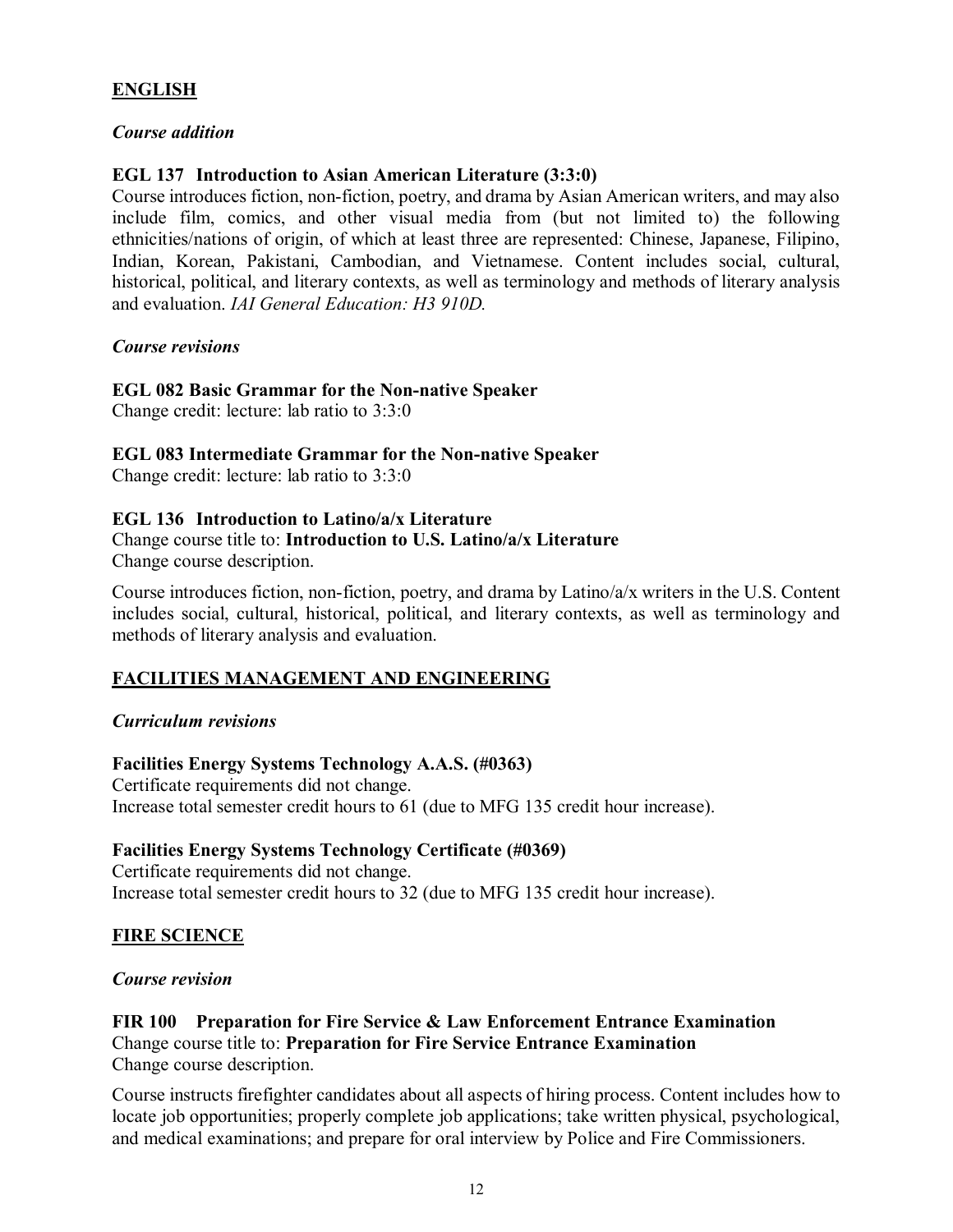# **HEALTH INFORMATION TECHNOLOGY**

*Course revisions (effective Spring 2022)*

### **HIT 108 International Classification of Disease (ICD)**

Change prerequisite to: HIT 121, and BIO 114 or BIO 232, each with a minimum grade of C.

### **HIT 124 Fundamentals of Medical Science**

Change prerequisite to: HIT 121 with a minimum grade of C or concurrent enrollment in HIT 121.

### **HIT 131 Healthcare Statistics and Registries**

Change prerequisite to: HIT 121 and MAT 131, each with a minimum grade of C.

### **HIT 221 Quality Improvements and Assessment in Healthcare**

Change course description and prerequisite.

Course focuses on quality improvement and assessment in variety of healthcare settings. Content includes implementation of quality tools and techniques as related to health information department activities of acute care hospitals, long term care facilities, behavioral health settings, hospital outpatient and emergency departments, and ambulatory care settings, and quality issues related to medical staff activities. **Prerequisite:** HIT 108 and HIT 124, each with a minimum grade of C; and consent of instructor or department chair.

### *Course revisions*

### **HIT 121 Fundamentals of Health Information Management**

Change prerequisite to: Acceptance into Health Information Technology (HIT) program; HIT 105 and BIO 101, each with a minimum grade of C.

#### *Curriculum revision*

#### **Health Information Technology A.A.S. (#0285)**

Change minimum admission requirements.

### **MANAGEMENT AND SUPERVISION**

#### *Course revisions*

**MGT 276 Corporate Social Responsibility and Decision Making** Change recommendation to: BUS 107

#### **MGT 288 Strategic Management**

Remove prerequisite.

#### *Curriculum revision*

#### **Leadership Excellence Certificate (#0223)**

Change certificate requirements. Increase total semester credit hours to 18.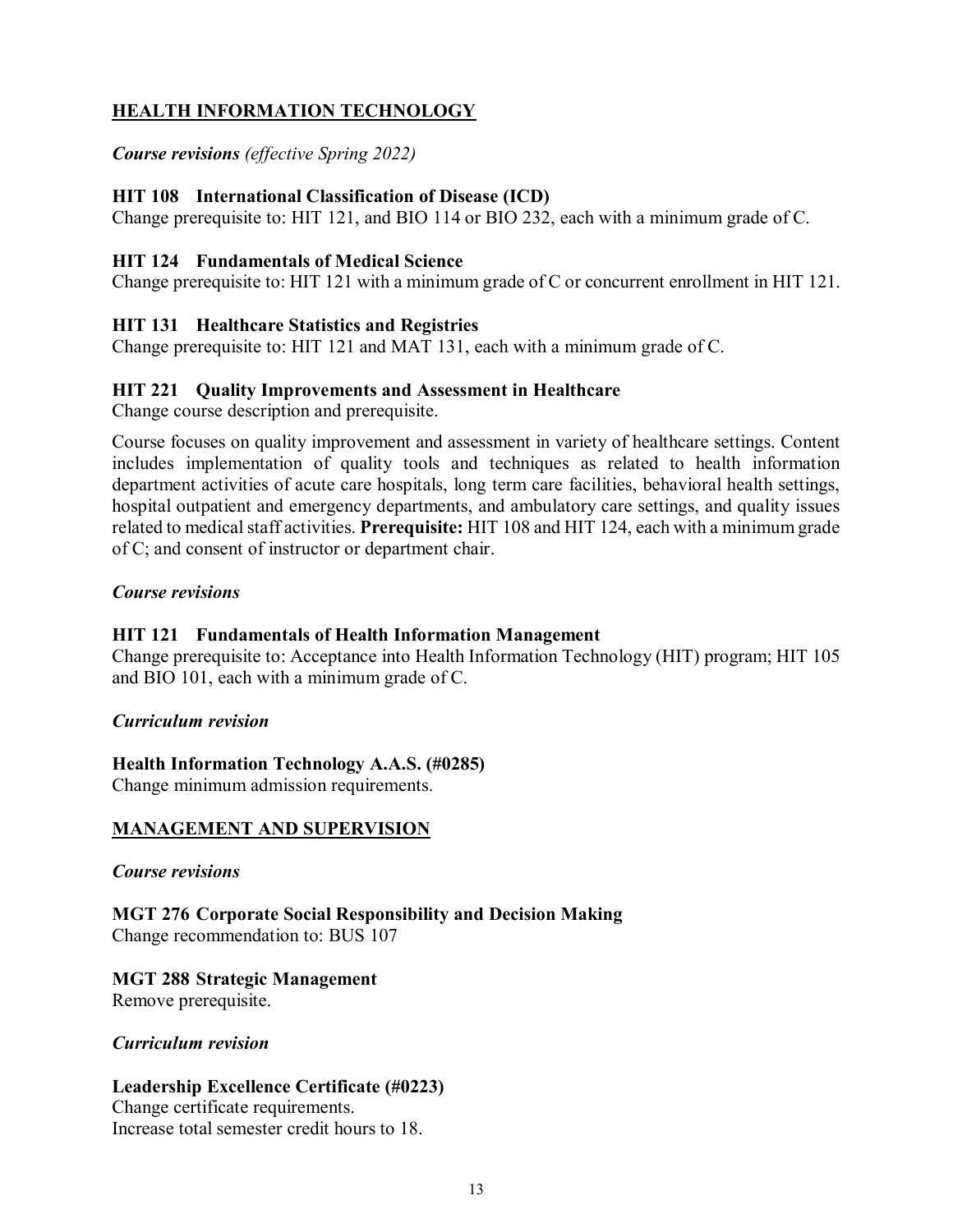# **MATHEMATICS**

*Course revisions (effective Spring 2022)*

## **MAT 122 Trigonometry**

Change prerequisite to: MAT 092 or MAT 095 (formerly MAT 110) with a minimum grade of C or appropriate score on the Mathematics Placement Test.

### **MAT 128 Foundations of Mathematics for Elementary Teachers I**

Change prerequisite to: MAT 092 or MAT 095 (formerly MAT 110) with a minimum grade of C or appropriate score on the Mathematics Placement Test; and successful completion of MAT 080, geometry proficiency or appropriate score on the Mathematics Placement Test.

### **MAT 140 College Algebra**

Change prerequisite to: MAT 092 or MAT 095 (formerly MAT 110) with a minimum grade of C or appropriate score on the Mathematics Placement Test; and successful completion of MAT 080, geometry proficiency or appropriate score on the Mathematics Placement Test.

## **MECHANICAL DESIGN/CAD**

### *Course revision*

## **CAD 107 Introduction to 3D Printing**

Change credit: lecture: lab ratio to **4:3:2** Add recommendation: Knowledge of computer applications and web-based learning.

### *Curriculum revision*

### **Industrial Design Engineering Certificate (#0278)**

Change certificate requirements. Increase total semester credit hours to 15.

# **PHYSICS**

*Course revisions*

### **PHY 115 Descriptive Astronomy**

Change course code to **ATR 115** Change course description.

Course introduces astronomy. Content includes historical development of astronomy, solar system and planetary motion, physics of motion, electromagnetic radiation and astronomical instruments, stars and stellar evolution, galaxies, the big bang, and cosmology. Credit toward graduation cannot be received in both ATR 115 (formerly PHY 115) and ATR 120 (formerly PHY 120).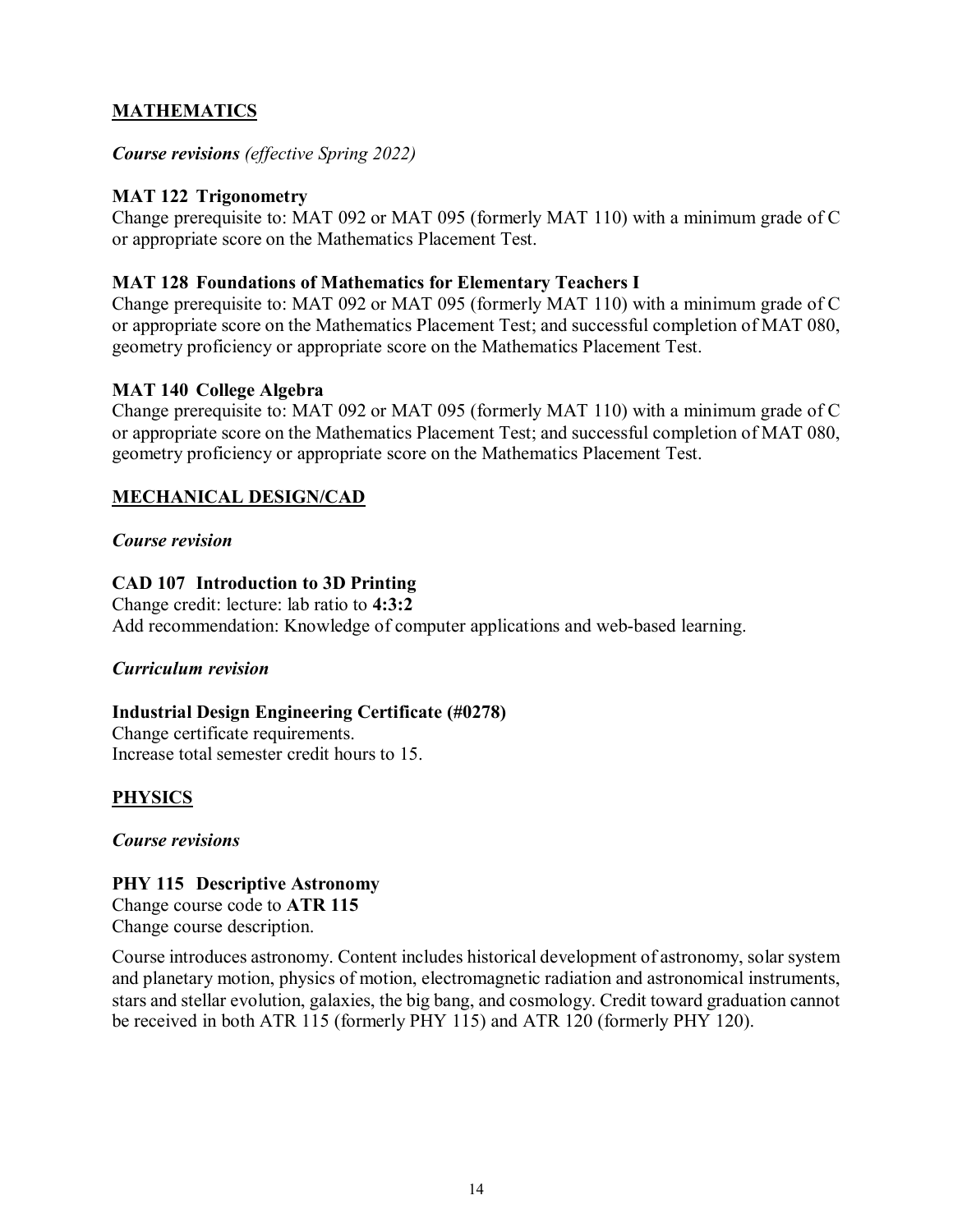### **PHY 120 Practical Astronomy**

Change course code to **ATR 120** Change course description

Course introduces astronomy. Content includes historical development of astronomy, solar system and planetary motion, physics of motion, electromagnetic radiation and astronomical instruments, stars and stellar evolution, galaxies, the big bang, and cosmology. Laboratory activities include operation of telescopes, observation of solar system and deep sky objects, sky charts, and use of computer-based planetarium software. Credit toward graduation cannot be received in both ATR 120 (formerly PHY 120) and ATR 115 (formerly PHY 115).

### **PHILOSOPHY**

### PHL 107 **Business Ethics**

Change course description.

Course investigates moral issues, which arise in the conduct of business, marketing and advertising. Of value for business students and consumers. Topics include corporate responsibility and social justice, conflicts of interest, environmental issues, problems of discrimination, and the rights of employees and consumers.

## **PSYCHOLOGY**

*Course revision (effective Spring 2022)*

#### PSY 122 **Human Sexuality**

Change course description.

Course explores, from an interdisciplinary perspective, biological, psychological and sociocultural aspects of human sexuality. Content includes sexual identity, gender identity, sexual orientation, and effects of genetic, cultural and environmental influences on human relationships and behavior. *IAI General Education: S9 903.*

#### *Course revision*

### **PSY 204 Adolescent Psychology**

Remove prerequisite. *IAI General Education: S6 904.*

### **SPEECH**

### **SPE 103 Effective Speech**

Change course description.

Course offers opportunities to develop and improve effective oral communication skills. Content includes rhetorical theory, organization and structure of ideas, techniques for general speaking and listening effectiveness, practical experience in individual and group presentations.

#### **SPE 115 Interpersonal Communication across Cultures**

Change prerequisite to: EGL 101 or SPE 103 with a minimum grade of C or revision consent of instructor.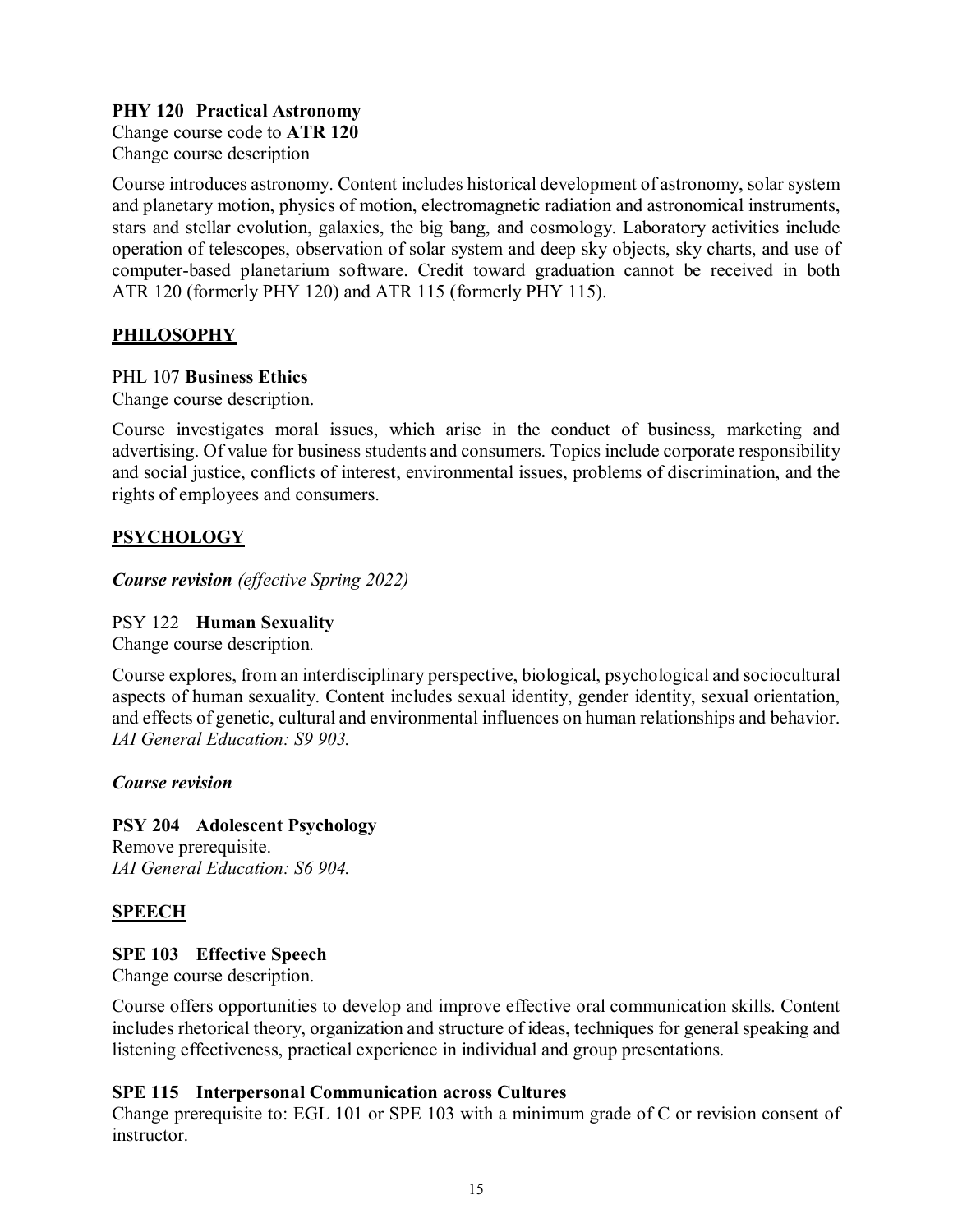### **SPE 140 Professional Presentations**

Change course description.

Course will introduce students to the rhetorical principles and strategies necessary to produce and present multimedia material. Students will use multimedia tools to present group, impromptu, nonfictional persuasive and informative presentations. Students will conduct peer and self-critique and discuss ethical multimedia professional standards.

### **SPE 209 Persuasive Speaking**

Change prerequisite to: SPE 103 with a minimum grade of C.

### **SPE 210 Debate**

Change prerequisite to: SPE 103 with a minimum grade of C.

### **STERILE PROCESSING** *(NEW discipline)*

*Course additions (effective Spring 2022)*

### **SPT 110 Sterile Processing Department Procedures (1:1:0)**

Course introduces the primary skills and responsibilities of a sterile processing technician. Focuses on safety awareness standards, recording keeping and documentation, environmental condition standards, instrumentation preparation, sterile storage and inventory management strategies and techniques, and professional skills in a healthcare setting. **Prerequisite**: Admission to Sterile Processing Program or consent of department chair.

#### **SPT 111 Sterile Processing Technology (3:3:0)**

Course introduces the primary skills and responsibilities of a sterile processing technician. Students will learn sterile processing techniques and procedures related to equipment maintenance and efficacy, disinfection, instrument decontamination and preparation for transportation to work areas, sterilization methods, and sterile storage and inventory. **Prerequisite**: Completion of HIT 104 and SPT 110 with a minimum grade of C or concurrent enrollment in HIT 104 and SPT 110.

#### **SPT 120 Sterile Processing Technician Practicum (3:1:7)**

Course involves placement in an approved field to integrate and apply knowledge and skills in a clinical setting. Minimum of 100 (one hundred) hours in a supervised field experience. Focus of practical experience in core functions includes the 25% of the hands-on-hours of experience required to be eligible for Certified Registered Central Service Technician (CRCST) Certification (CRCST Certification also requires successful completion of the CRCST certification exam). Core functions of the clinical experience include decontamination, preparing and packing instruments, sterilization and disinfection, storage and distribution, quality assurance processes, and equipment. **Prerequisite**: Completion of HIT 104, SPT 110 and SPT 111 with a minimum grade of C or concurrent enrollment in SPT 111.

### *Curriculum addition (effective Spring 2022)*

### Add 10-credit hour **Sterile Processing Technician Certificate (#0330)**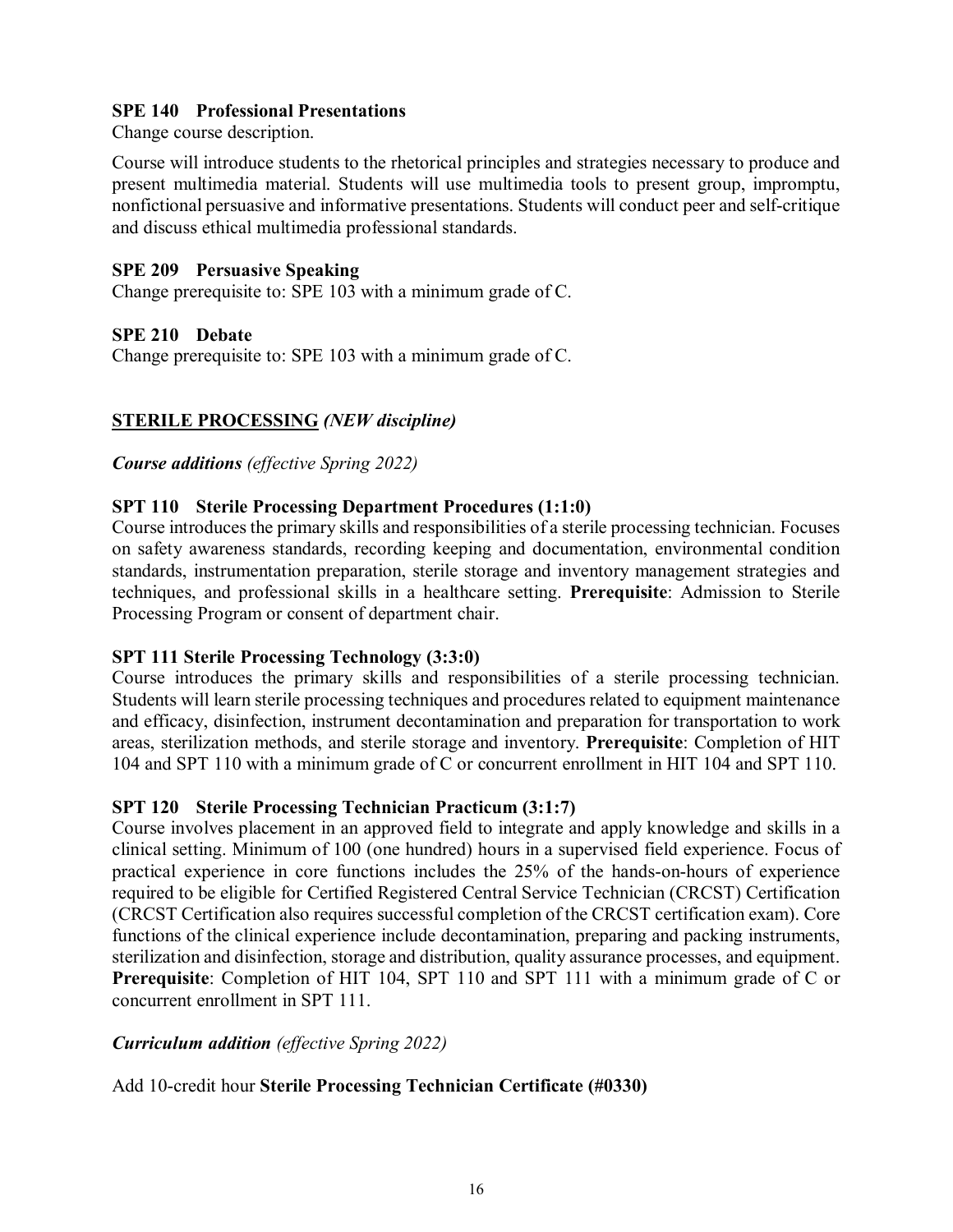# **THEATER**

### *Course addition (effective Summer 2022)*

### **THE 210 Auditioning for Theater (3:3:0)**

Course will prepare the student for the audition process, involving investigation, selection and preparation of audition monologue material, script/character analysis as well as rehearsal technique to best showcase an individual's unique talent in the audition room or through a recorded audition. Cold reading skills, prepared short scenes for commercial/tv auditions, examination and critique of headshots/resumes as well as discussion of appropriate audition etiquette will also be included. **Prerequisite**: THE 103 or consent of instructor.

#### **TRANSFER DEGREES**

#### *Curriculum revision*

### **Associate in Science (#0650)**

Change degree requirements (add CSC 174 as an option to be taken concurrently with CSC 170). Total semester credit hours remain the same.

### **Associate of Science in Engineering (#0850)**

Change degree requirements (add CSC 174 as an option to be taken concurrently with CSC 170). Total semester credit hours remain the same.

### **VARIOUS DISCIPLINES**

#### *Course withdrawal (effective Spring 2022)*

HIS 260 History of Soviet Russia PSC 110 Introduction to Politics PSC 210 American Political Thought

#### *Curriculum withdrawal*

Business Security Management Certificate (#0231)

#### *Curriculum inactivation*

Financial Services/Investment Analysis Certificate (#0014)

### **End of SECTION I**

### **COURSE & CURRICULUM CHANGES INCLUDED IN 2022-2023 CATALOG: (Effective Spring 2022 – Fall 2022)**